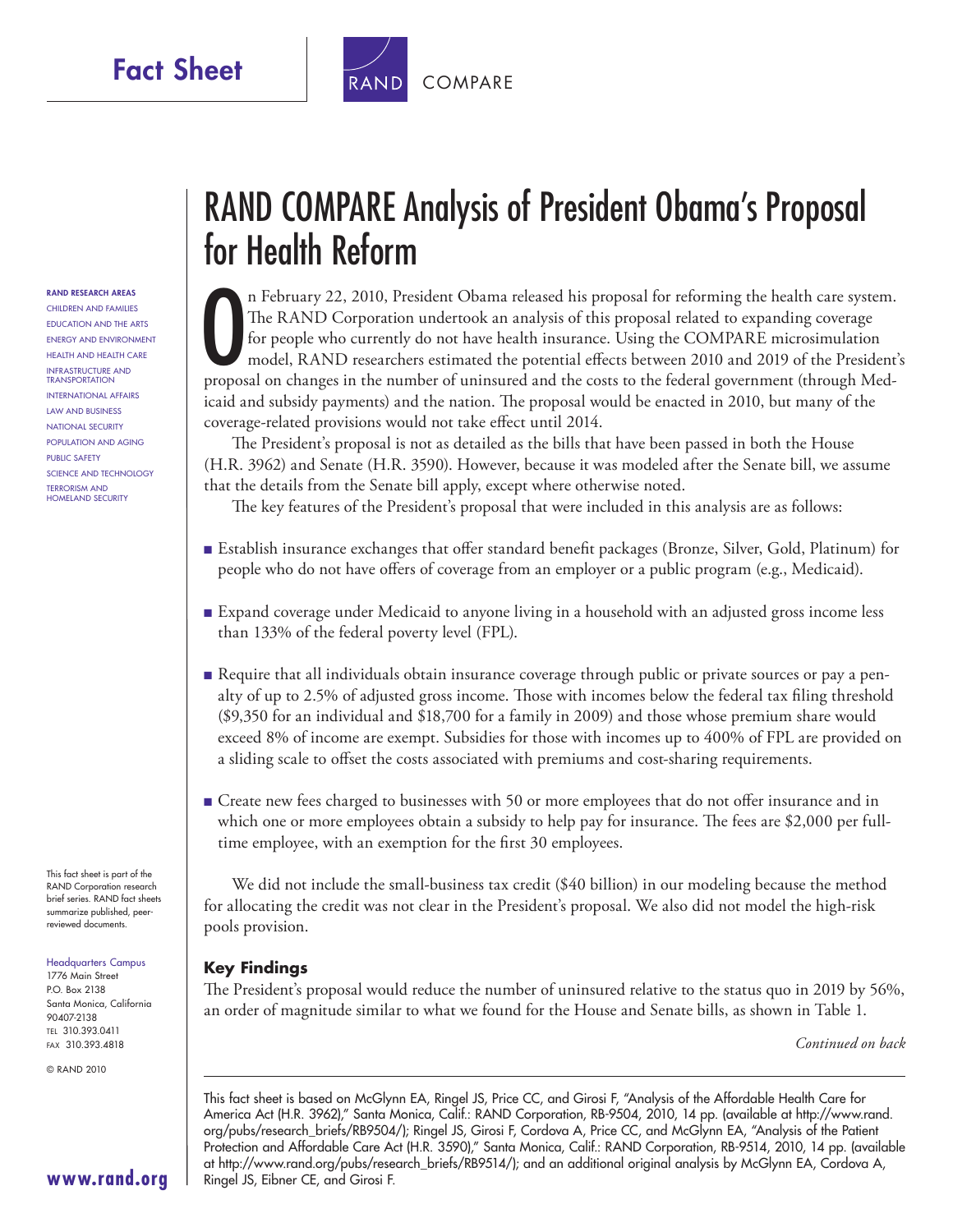|                      | 2010 | 2011 | 2012 | 2013 | 2014 | 2015 | 2016 | 2017 | 2018 | 2019 |
|----------------------|------|------|------|------|------|------|------|------|------|------|
| Status quo           | 49   | 50   | 50   | 51   | 51   | 52   | 52   | 52   | 53   | 53   |
| President's proposal | 49   | 50   | 50   | 51   | 43   | 31   | 23   |      | 23   | 23   |
| Senate bill          | 49   | 50   | 50   | 51   | 44   | 32   | 24   | 24   | 25   | 25   |
| House bill           | 49   | 50   | 50   | 41   | 29   | 23   | 23   |      | 23   | 24   |

#### **Table 1 Estimated Number of People (millions) Uninsured, 2010–2019, Under the President's Proposal, Senate Bill, and House Bill, Relative to the Status Quo**

The type of insurance that we predict people will select under the different proposals is shown in Table 2. The number of people with employer-sponsored insurance under the President's proposal is the same as under the Senate bill. The total number on Medicaid is the same as under the Senate bill and slightly higher than under the House bill. The number of people obtaining insurance through the Exchange or Exchanges is somewhat higher than under either the House bill or the Senate bill.

The costs associated with the provisions we modeled are shown in Table 3 and represent cumulative costs between 2010 and 2019. Government spending (Medicaid plus subsidy costs) under the President's proposal would increase by \$885 billion, which is lower than under the House or Senate bills. The total subsidy cost of the President's proposal is 2.8% larger than the total subsidy cost of the Senate bill, and 1 million more people obtain coverage through the Exchanges. This is because of some small differences in the subsidy and penalty structures of the two plans.

Personal health care expenditures would increase by about 2.5% under the President's proposal relative to the status quo, which is somewhat higher than under the Senate bill (2.4%) and lower than under the House bill (3.3%).

#### **Conclusion**

We estimate that the President's proposal will reduce the number of uninsured by 30 million relative to the status quo, which is roughly similar to the numbers provided by White House analysts. The President's proposal would result in about 1 million more people obtaining insurance through the nongroup or Exchange market than under the Senate bill. Total spending on Medicaid under the President's proposal would be the same as under the Senate bill, and subsidy costs would be higher than under the Senate bill.

#### **Table 2**

**Distribution of Insured Nonelderly Persons (millions) by Type of Insurance in 2019, Under the President's Proposal, Senate Bill, and House Bill, Relative to the Status Quo**

|                                                          | <b>Employer-</b><br><b>Sponsored</b><br><b>Insurance</b> | Medicaid/<br><b>SCHIP</b> | <b>Exchange(s)</b><br>or Nongroup | Other |  |  |
|----------------------------------------------------------|----------------------------------------------------------|---------------------------|-----------------------------------|-------|--|--|
| Status quo                                               | 156                                                      | 38                        | 17                                | 16    |  |  |
| President's<br>proposal                                  | 162                                                      | 50                        | 29                                | 16    |  |  |
| Senate bill                                              | 162                                                      | 50                        | 28                                | 16    |  |  |
| House bill                                               | 168                                                      | 48                        | 25                                | 16    |  |  |
| NOTE: SCHIP = State Children's Health Insurance Program. |                                                          |                           |                                   |       |  |  |

#### **Table 3**

**Cumulative Spending (\$ billions) Related to Coverage Expansions, 2010–2019, in the President's Proposal, Senate Bill, and House Bill, Relative to the Status Quo**

|                         | <b>Medicaid</b><br>Spending* | Cost of<br>Subsidies* | <b>Total Personal</b><br><b>Health Spending**</b> |
|-------------------------|------------------------------|-----------------------|---------------------------------------------------|
| Status quo              | \$2,675                      | 50                    | \$22,488                                          |
| President's<br>proposal | \$3,149                      | \$411                 | \$23,053                                          |
| Senate bill             | \$3,174                      | \$400                 | \$23,036                                          |
| House bill              | \$3,234                      | \$445                 | \$23,241                                          |

\*Government spending is equal to Medicaid spending plus the cost of subsidies. The federal government will bear 100% of costs of newly eligible Medicaid recipients from 2014 to 2017, 95% of costs from 2018 to 2019, and 90% of costs thereafter.

\*\*Estimates of personal health spending are based on Medical Expenditure Panel Survey data, which include only the noninstitutionalized population, and thus do not include costs associated with long-term care and other components of personal health spending.

Office of Congressional Relations | 703-413-1100 x5320 | [ocr@rand.org](mailto:ocr@rand.org) | [www.rand.org/congress](http://www.rand.org/congress)

This fact sheet was written by Elizabeth A. McGlynn. The COMPARE microsimulation model was reviewed by two expert panels during its development and also underwent an expert peer review based on analyses of specific policy options. The modeling results in this fact sheet have undergone an additional peer review to ensure that they meet rigorous standards for research quality and objectivity. The RAND Corporation is a nonprofit research organization providing objective analysis and effective solutions that address the challenges facing the public and private sectors around the world. RAND 's publications do not necessarily reflect the opinions of its research clients and sponsors. RAND<sup>®</sup> is a registered trademark.